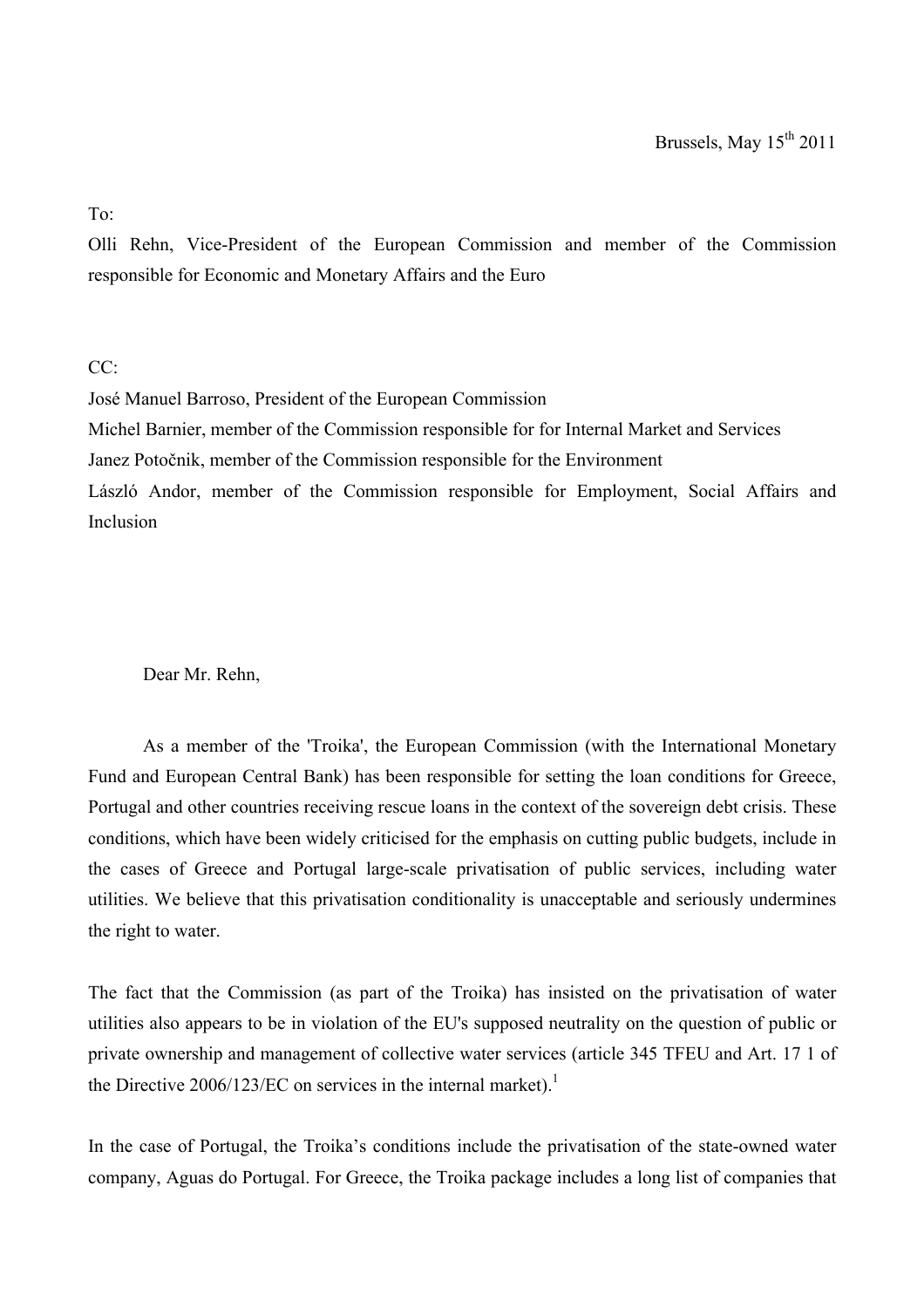the country has to sell off, including the water companies for Athens and Thessaloniki.

The argument is that these privatisation measures will create income that can be used to repay government debt while the private sector continues to deliver the service. This is indefensible in a crisis situation as the companies will be bought at their market value and not their assets value. In Thessaloniki, the company is a net contributor to the city's budget, while the redemption price of the 40% capital and management rights being forcibly sold will amount to only three years of profit. As the new report "Our Right to Water – case studies on austerity and privatisation in Europe" shows, the real-world experience with privatisation of water is very different:

"*Services get worse, jobs are lost, and private monopolies enjoy inflated profits for decades, while the amount of money paid by the private buyers is invariably far below expectations. It is not good economics*."2

In a context where harsh austerity measures have led to income loss, job losses and widespread poverty, privatisation (typically leading to higher prices and undermining access to services) directly threatens the right to water.<sup>3</sup> The report also demonstrates that these privatisation measures have been imposed from above despite widespread public opposition, in violation of the right to public participation in decision-making about water and sanitation services.

The privatisation programmes are being imposed at a time when the appetite for water privatisation among municipalities is at a long-time low because of the disappointing experiences throughout Europe and around the world. An increasing number of cities are choosing remunicipalisation, having tried privatisation, including Paris, which has experienced lower prices and improved services as a result.<sup>4</sup>

Imposing top-down water privatisation in the context of a deep economic crisis is not only flawed socially and economically but reveals undemocratic policy-making concerning the most vital public service of all. By imposing privatisation of water utilities (as part of the Troika) on Member States, the European Commission appears to be violating EU legislation and the subsidiarity principle, an approach, which the European Court of Justice would likely condemn.

It is in this context that we ask you to guarantee that the European Commission withdraws such demands and refrains from any further pressure to impose water privatisation conditionalities on Greece, Portugal and any other country that might enter negotiations with the Troika in the future. Similarly, outside the Troika, the European Commission has been putting pressure on Italy and